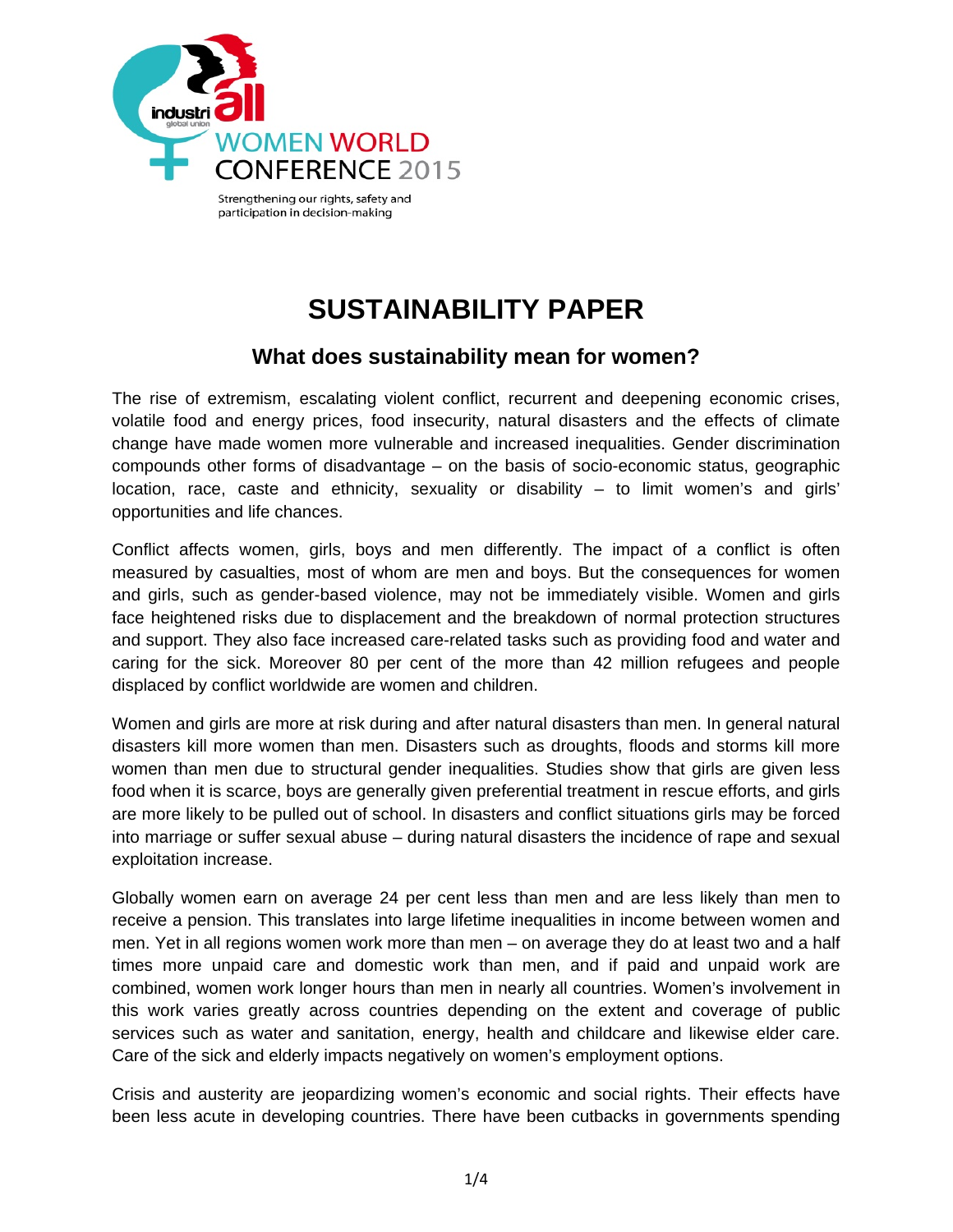

on welfare services and benefits in Europe. In developing countries cuts have affected subsidies on food, fuel, electricity and transport and threatened the expansion of emerging social protection programmes.

Investments in electricity and energy infrastructure are essential. Some 1.3 billion people lack basic electricity to light their homes, while almost 3 billion people rely on solid fuels for cooking and heating. Women and girls spend many hours collecting wood, charcoal, animal manure and crop residues for this purpose. Traditional biomass-burning cook stoves are the main cause of indoor air pollution, which is responsible for more than 4 million deaths annually, but in addition this means unpaid work limits the time women and girls have available for paid work, education and leisure. Governments need to invest in basic infrastructure and services (water and sanitation, health, electricity and clean cook-stoves) to reduce women's unpaid care and domestic work burdens and liberate time for productive activities and leisure.

Despite significant progress nearly a billion people do not have access to water from a protected well, a protected spring, collected rainwater or a tap. Over 2.5 billion people still have no access to sanitation facilities such as flush toilets, composting toilets or ventilated improved pits. 700 million use shared facilities, which is a problem for women and girls due to their lack of privacy and safety. In addition not all women and girls are able to manage menstruation hygienically and with dignity, many are forced to use unhygienic sanitary protection such as rags or newspaper and the like. This constitutes an obstacle to girls' school and work attendance. Thus better access to water contributes to an increase in women's productive activity as well as girls' school attendance.

Thirty-five per cent of women worldwide have experienced either physical and/or sexual violence, but some national studies make mention of 70 per cent of women who have suffered some type of physical or sexual violence in their lifetime. Between 40 and 50 per cent of women in the European Union experience unwanted sexual advances or other forms of sexual harassment at work. Moreover trafficking enslaves millions of women and girls, who make up about 55 per cent of the estimated 20.9 million involved in forced labour worldwide and 98 per cent of those forced into sexual exploitation.

Workplace violence against women in any form is a glaring violation of decent work and a severe signal of gender inequality. Mining is a prime example of embedded discrimination across cultures and hostility against women, and the continuous struggle to overcome this gender oppression is the responsibility of both men and women.

Research points to the link between HIV and violence, both as a risk factor for infection and as a consequence of being identified as being HIV positive. Women's low status and powerlessness are direct causes of HIV infection, including their inability to negotiate safe sex. Globally there are 16 million women living with HIV or 50 per cent of all adults living with HIV. The WHO calls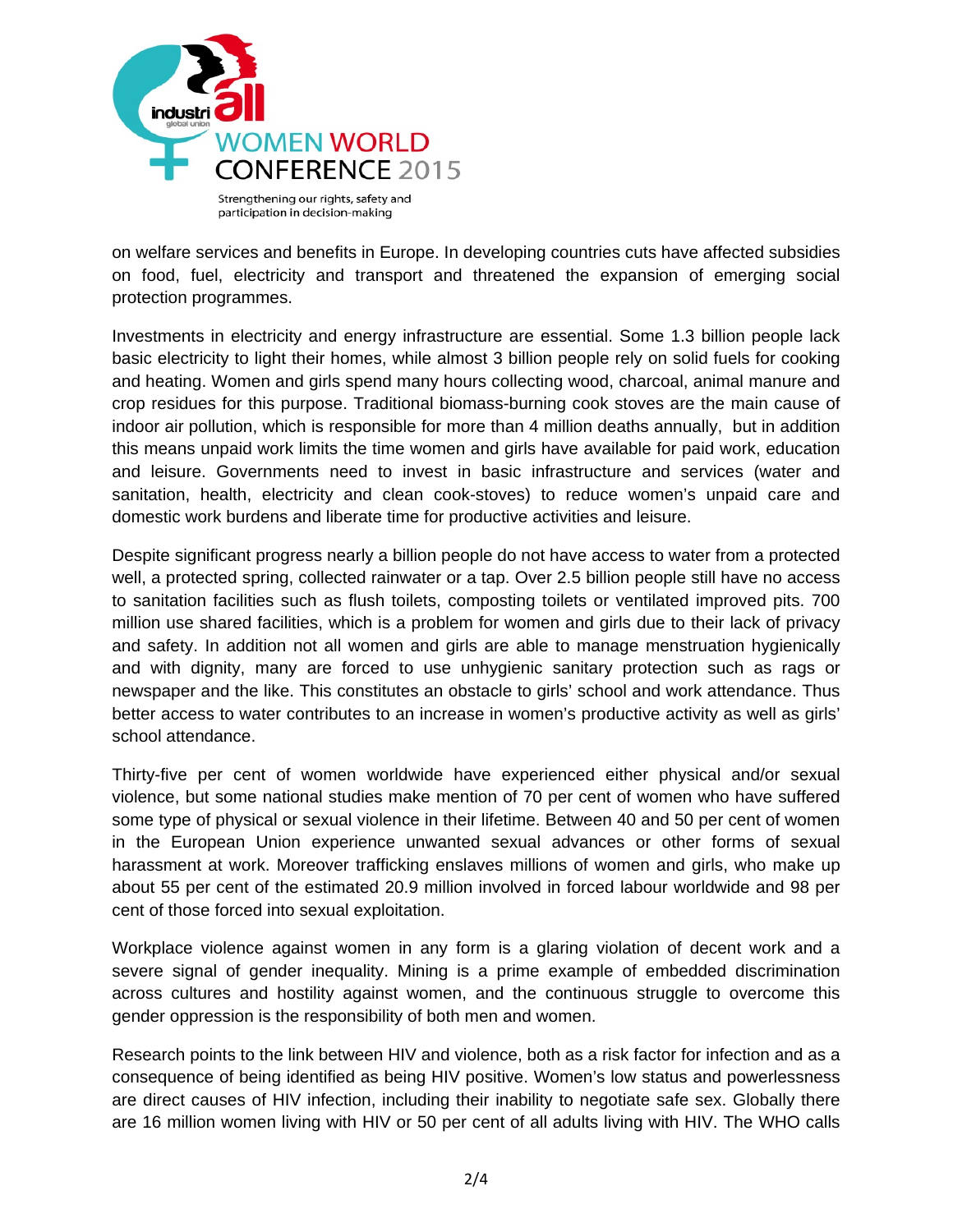

HIV/AIDS the leading cause of death for women of reproductive age in developing countries. Governments increasingly recognize the importance of gender equality in national HIV responses.

Biological differences between women and men as well as socially determined differences in their rights, roles and responsibilities have an impact on their health risks and status. Although women tend to live longer than men, they do not necessarily enjoy more well-being. Lack of control over resources, the burden of unpaid care and domestic work and gender-based violence all undermine women's health. Reproductive health needs, including information about reproductive hazards, access to modern contraceptive measures, and safe abortions if necessary, are particularly needed. Women's health needs may be neglected because their lives are not valued, and men are given preferential treatment in the allocation of health resources.

Realizing women's rights at work requires that women can access employment with decent pay, safe working conditions and social protection. However in large parts of the world employment does not meet these criteria. Informal work is the norm in developing countries, which means that these workers are more likely to live in poverty than formal workers. Moreover gender inequality is a major cause and effect of hunger and poverty – it is estimated that 60 per cent of the chronically hungry are women and girls. In South Asia, sub-Saharan Africa and East and Southeast Asia more than 75 per cent of all jobs are informal. Seventy-three per cent of the world's population have only partial or no social protection. Most of them are women.

Gendered hierarchies within informal employment mean that men dominate in the more protected and better paid jobs at the top, while women are over-represented among the least secure and lowest-paying jobs at the bottom. Even among informal self-employed workers women tend to be clustered in less well paid activities. In waste collection for example men usually collect the higher value scrap metal, and women collect less valuable plastics and cardboard.

The boundaries between formal and informal employment are disappearing especially as a result of outsourcing. Outsourcing is common in industries and jobs where women work such as catering, cleaning and care work. In developed regions informal employment is often referred to as non-standard or atypical employment. In the OECD countries since the economic crisis informal employment has been on the rise. Women make up two-thirds of workers on involuntary temporary contracts. Precarious work in all of its forms is a problem for all workers, but it is a particular problem for women.

Policies must aim to increase the returns on informal work, improve working conditions and eliminate the violence and abuse faced by these workers. Social protection needs to be extended to them in the form of health care and pension schemes. Occupational health